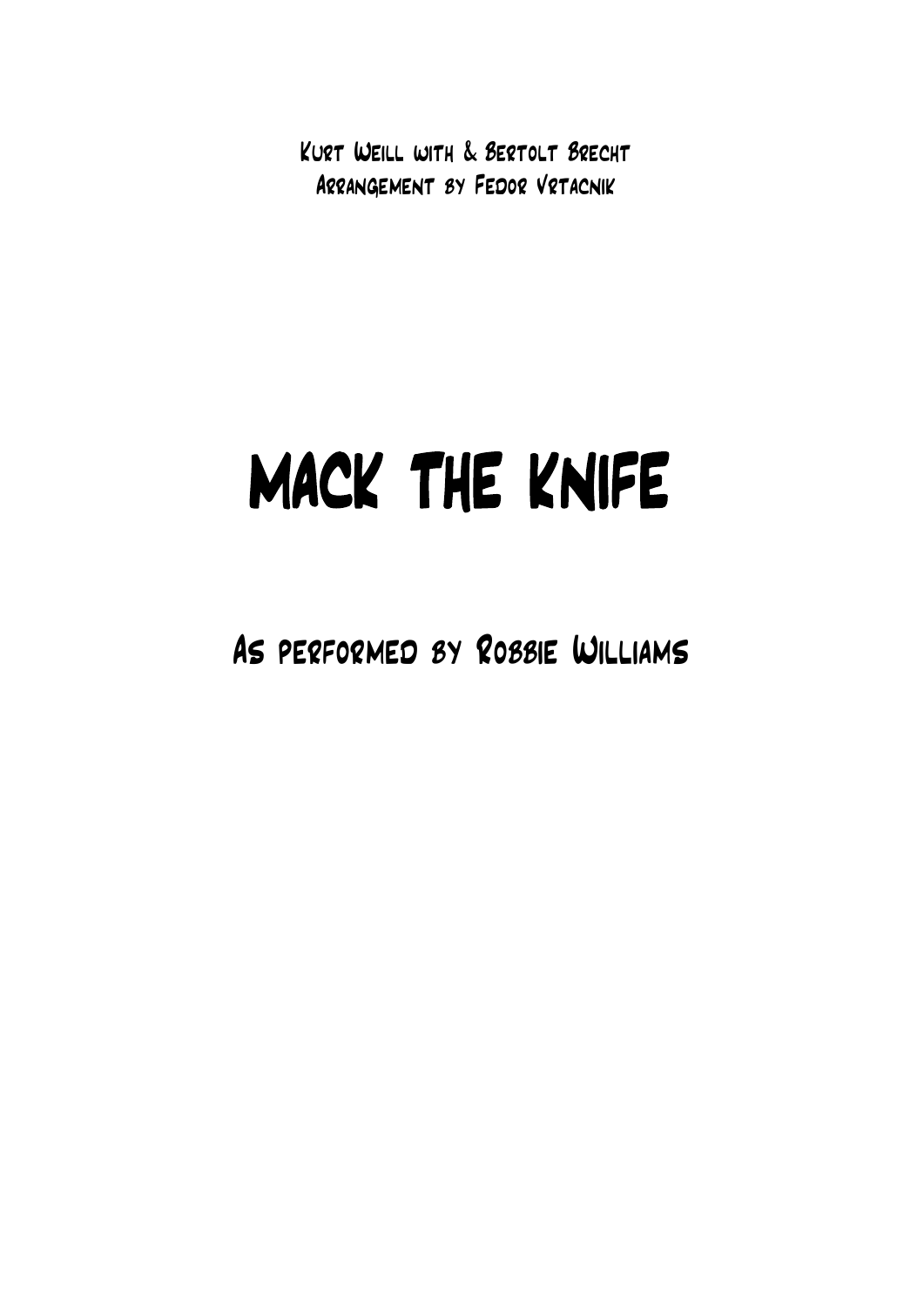MACK THE KNIFE

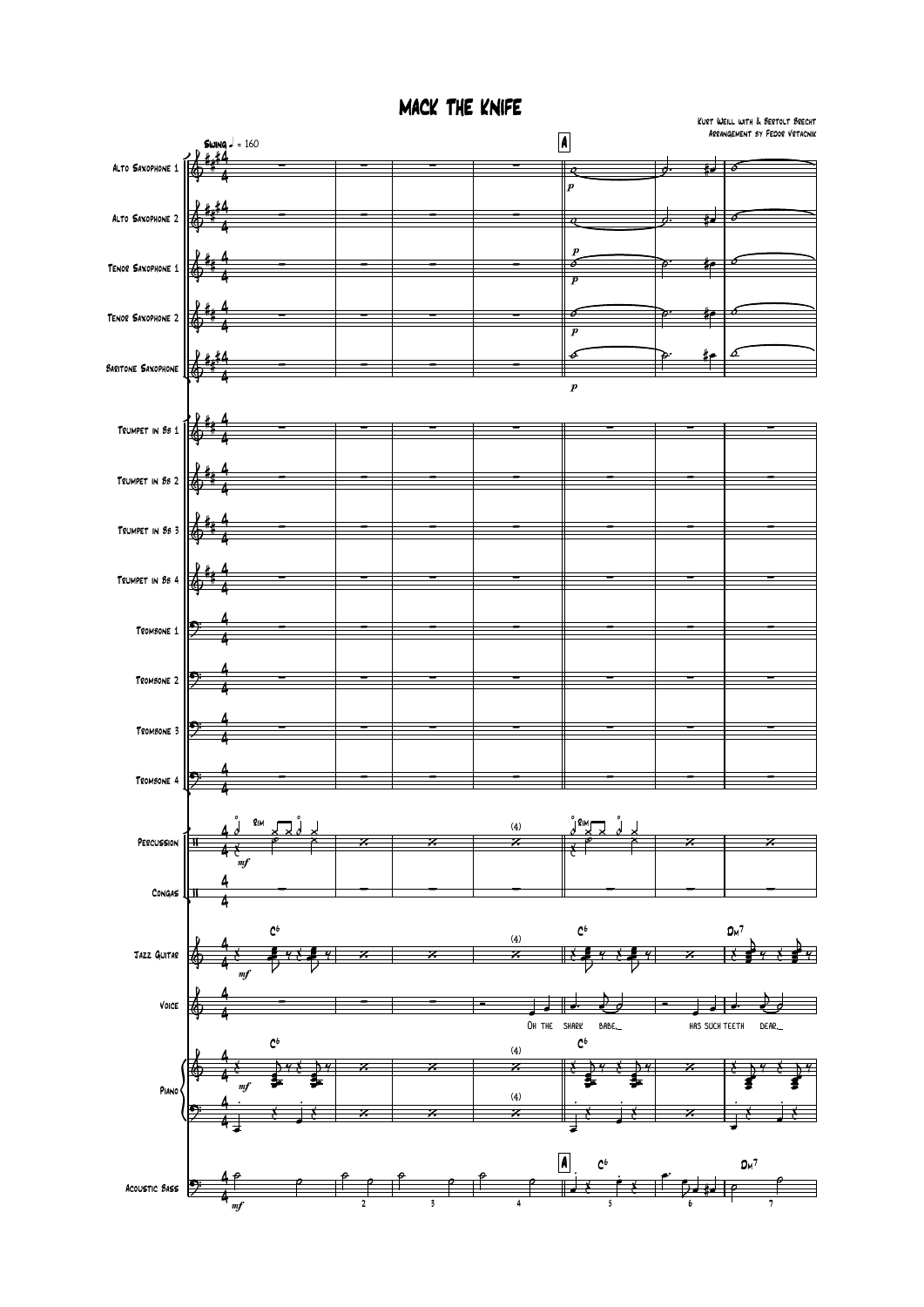